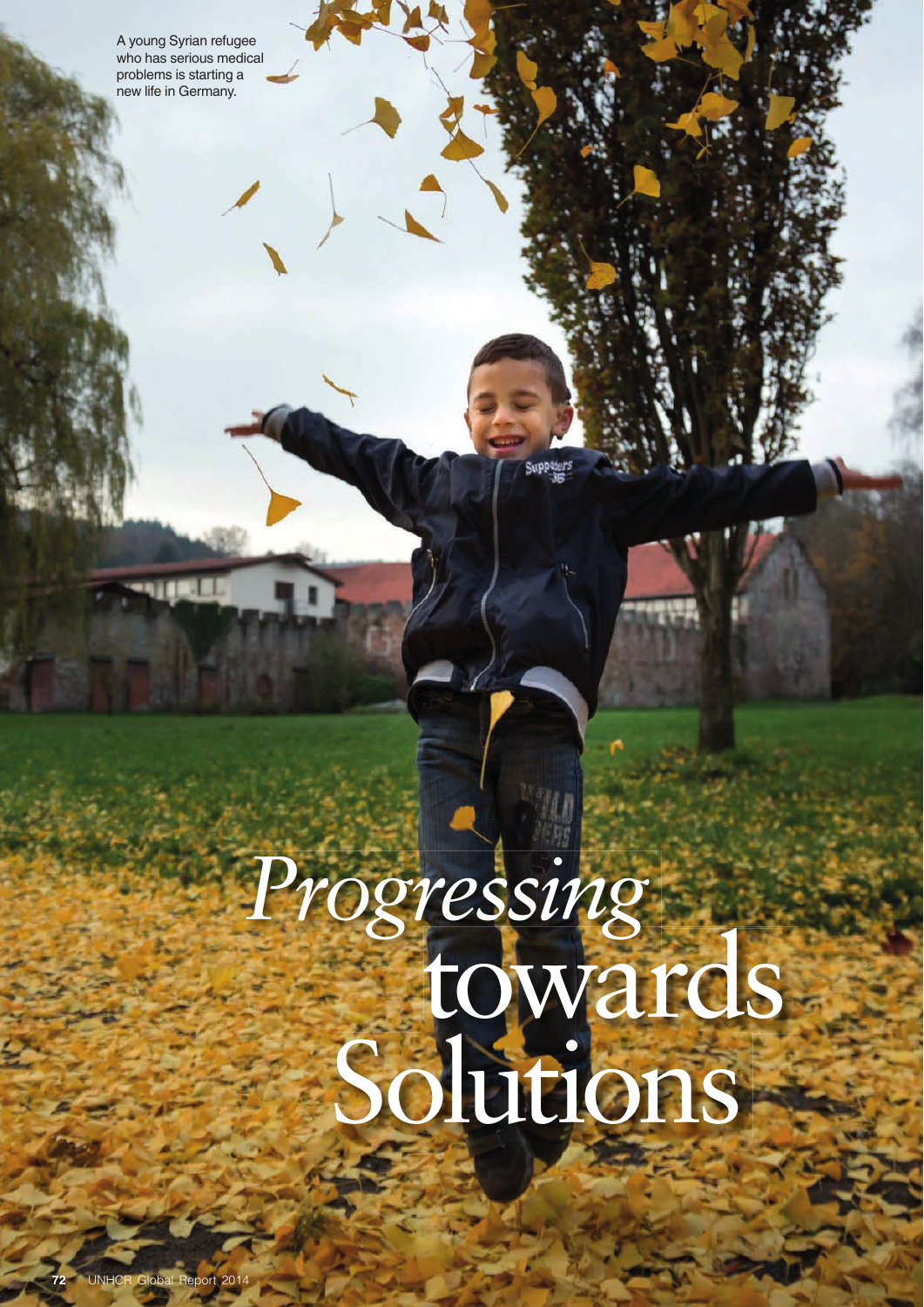

The search for<br>
solutions for<br>
refugees and<br>
other people of<br>
concern is at the forefront **solutions for refugees and other people of of UNHCR's work worldwide. The average length of displacement for refugees and internally displaced people (IDPs) has steadily stretched to around 17 years – almost a generation. In light of the growing number of people being forcibly displaced, concerted action to achieve durable solutions is vital.**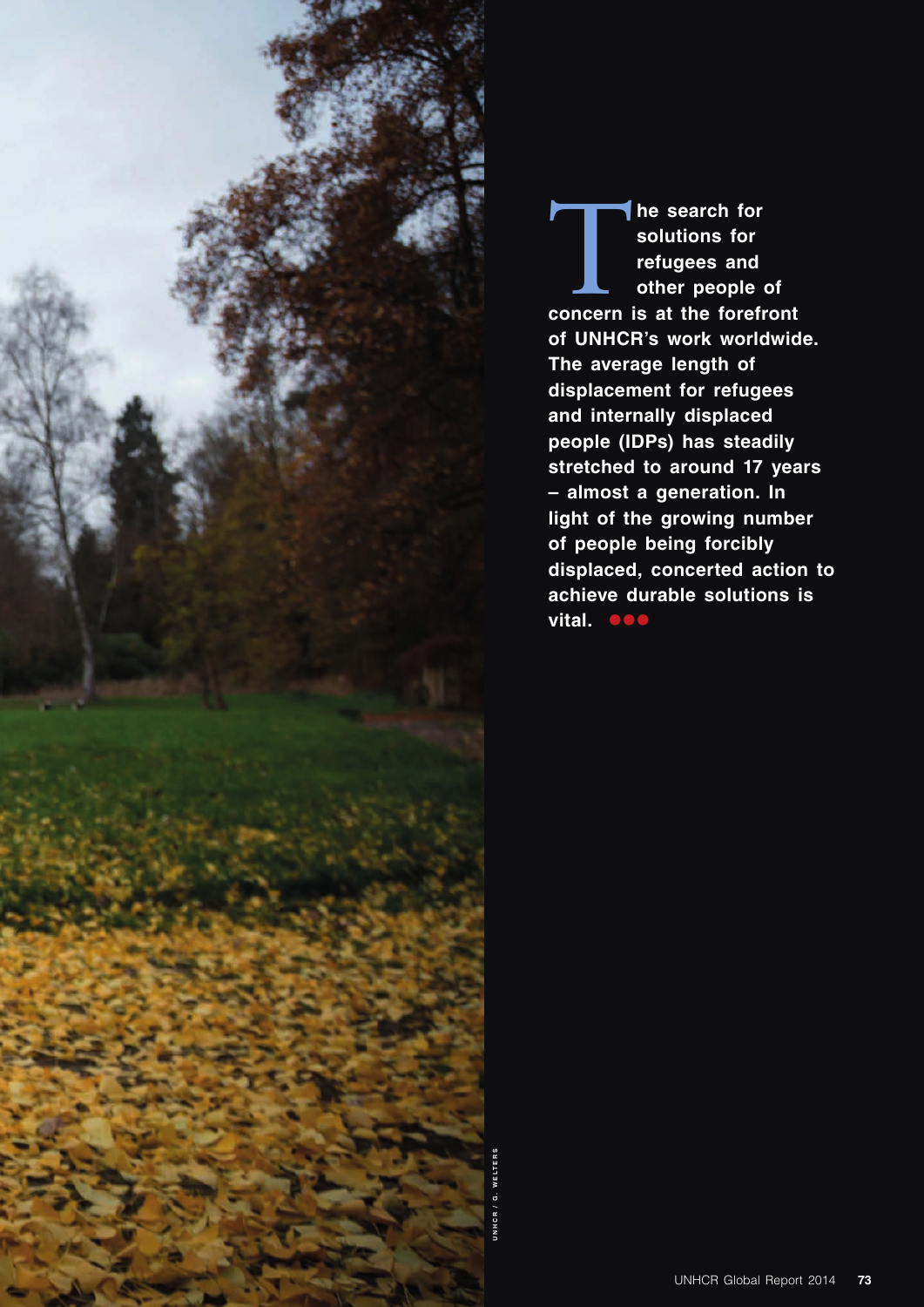**THE SET ASSEMBED THE SET AND THE SET AND THE SET AND THE COUNTRY PERTITURITY OF ORIGIN INCOLLED A CONTROLLED CONTROLLED CONTROLLED CONTROLLED CONTROLLED CONTROLLED AND CONTROLLED AND CONTROLLED AND CONTROLLED A CONTROLLED** he three traditional solutions available to refugees are: voluntary repatriation to their country of origin when in the host country and resettlement to a third country. UNHCR uses all available solutions in a complementary manner to resolve displacement.

In 2014, the Office launched a dedicated fund, "Seeds for Solutions" (see *Glossary*), to advance the search for solutions using a multi-disciplinary approach. This funding, distributed to 19 operations in 2014, allowed UNHCR to place greater emphasis on data collection and analysis and develop multiyear strategies and partnerships for solutions.

Lessons learned from this experience will be applied to the launch in 2015 of multi-year, multi-partner plans for solutions in up to 10 country operations.

UNHCR will evaluate the extent to which longer-term planning for solutions, beyond the organization's traditional biennial planning cycle, can facilitate better engagement with development and peacebuilding actors and help to integrate displacement needs into recovery and development programming.

Also in 2014, UNHCR explored new approaches that may help create solutions, such as labour mobility schemes to provide employment opportunities in third countries and the provision of documentation enabling refugees to access the labour market in their country of asylum. Progress in these areas helps refugees to resume normal lives, stay hopeful about their futures, and contribute to the development of the communities they live in. These initiatives can also serve the broader protection goals of social cohesion and peacebuilding in regions that host large numbers of refugees.

#### • *The Solutions Alliance*

UNHCR's efforts to find solutions for people of concern commence at the emergency phase through advocacy for refugees and other populations of concern to gain access to national and local services, and are then pursued throughout all phases of a humanitarian situation as the organization seeks to ensure the inclusion of refugees, IDPs, returnees and stateless people in national development plans. This approach not only supports the sustainability of the response, but also builds the capacity of relevant national services to meet the

specific needs of both people of concern and host communities.

In 2014, UNHCR and global partners established the Solutions Alliance, a network committed to supporting innovative and comprehensive approaches to solutions and to building greater cooperation between humanitarian and development actors, civil society and host governments in the search for solutions. Thematic groups, focusing on data management and research, the rule of law, and working with the private sector, aim to fill gaps in joint planning and activities.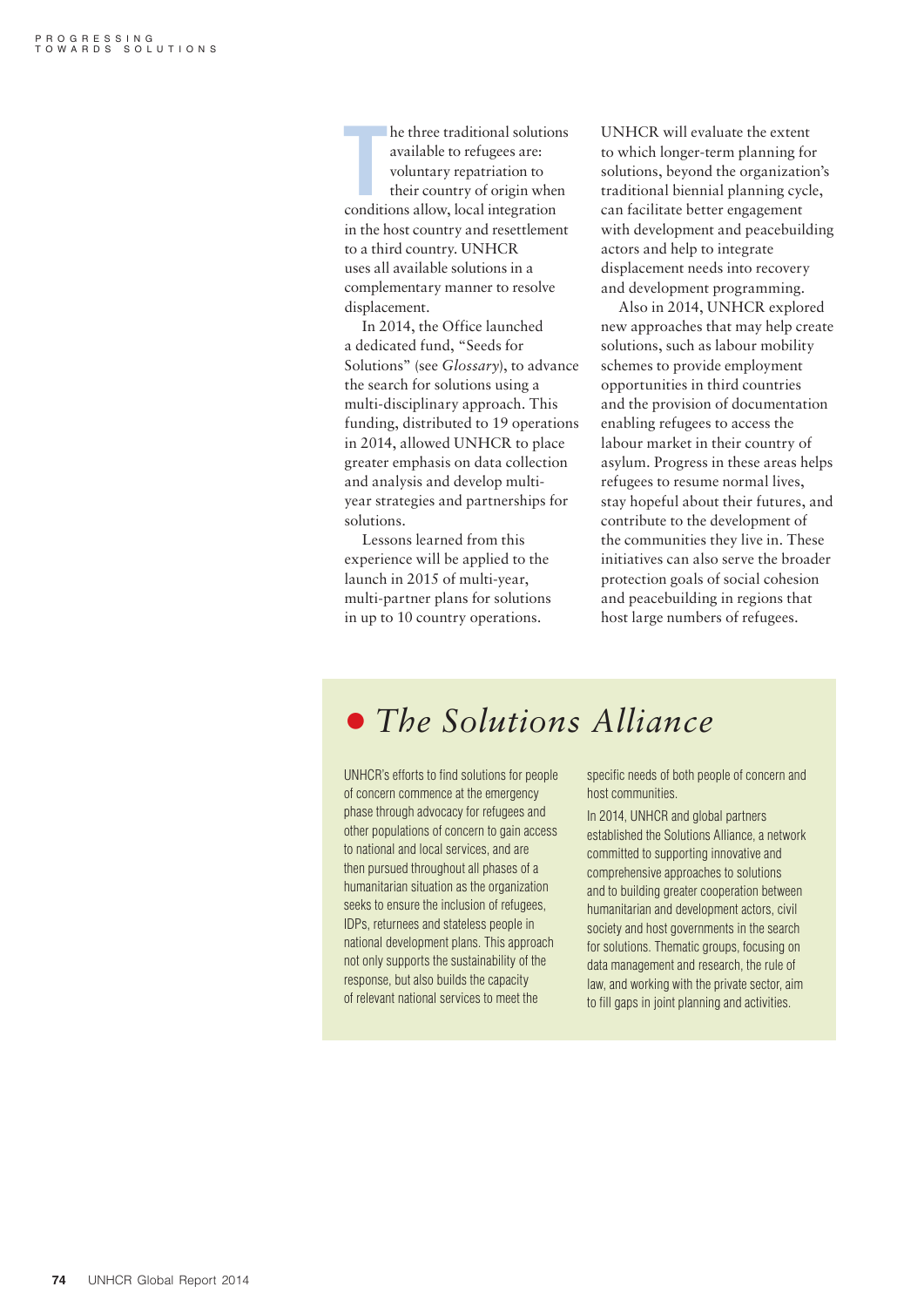## º In pursuit of comprehensive solutions

NHCR country operations and self-<br>
used and Sri Lanka – have<br>
emphasized livelihoods and self-NHCR country operations – such as in Burkina Faso, Chad, Costa Rica and Sri Lanka – have reliance initiatives in countries of asylum even when there was no immediate solution available. Similarly, in Cameroon and Niger the organization designed communitybased emergency responses to support resilience among refugee communities, better equipping them to take up durable solutions once they are available.

Regional employment opportunities for refugees were a particular area of focus during 2014. Research into the application of the mobility provisions in regional agreements in the Southern Common Market (Mercosur) in the Americas and the Economic Community of West African States (ECOWAS) will support progress in this area in 2015.

The importance of multi-partner strategies that bring together governments, people of concern and other international and national

stakeholders was again emphasized in 2014. The development of a portfolio of projects to advance the Solutions Strategy for Afghan Refugees (SSAR) has resulted in better targeted programming in Afghanistan, the Islamic Republic of Iran and Pakistan, and a more collective and strategic approach to multi-year planning. Similarly, in Ecuador, a successful pilot project to support the local integration of 48 refugees was launched in 2014, with 36 refugees being granted Ecuadorian identification cards. This pilot project will be expanded in 2015.

In Colombia and Kyrgyzstan, solutions for IDPs are being pursued through joint action by various stakeholders, including the resolution of land and property disputes locally using communitybased interventions. Recognizing that collective efforts to mainstream the needs of IDP communities can contribute to preventing conflict, in 2014 the UN Peacebuilding Fund included this approach as part of its approval of further funding packages for Kyrgyzstan.

LESSONS LEARNED FROM THE "SEEDS FOR SOLUTIONS" EXPERIENCE WILL BE APPLIED TO THE LAUNCH IN 2015 OF MULTI-YEAR, MULTI-PARTNER PLANS FOR SOLUTIONS IN UP TO 10 COUNTRY OPERATIONS.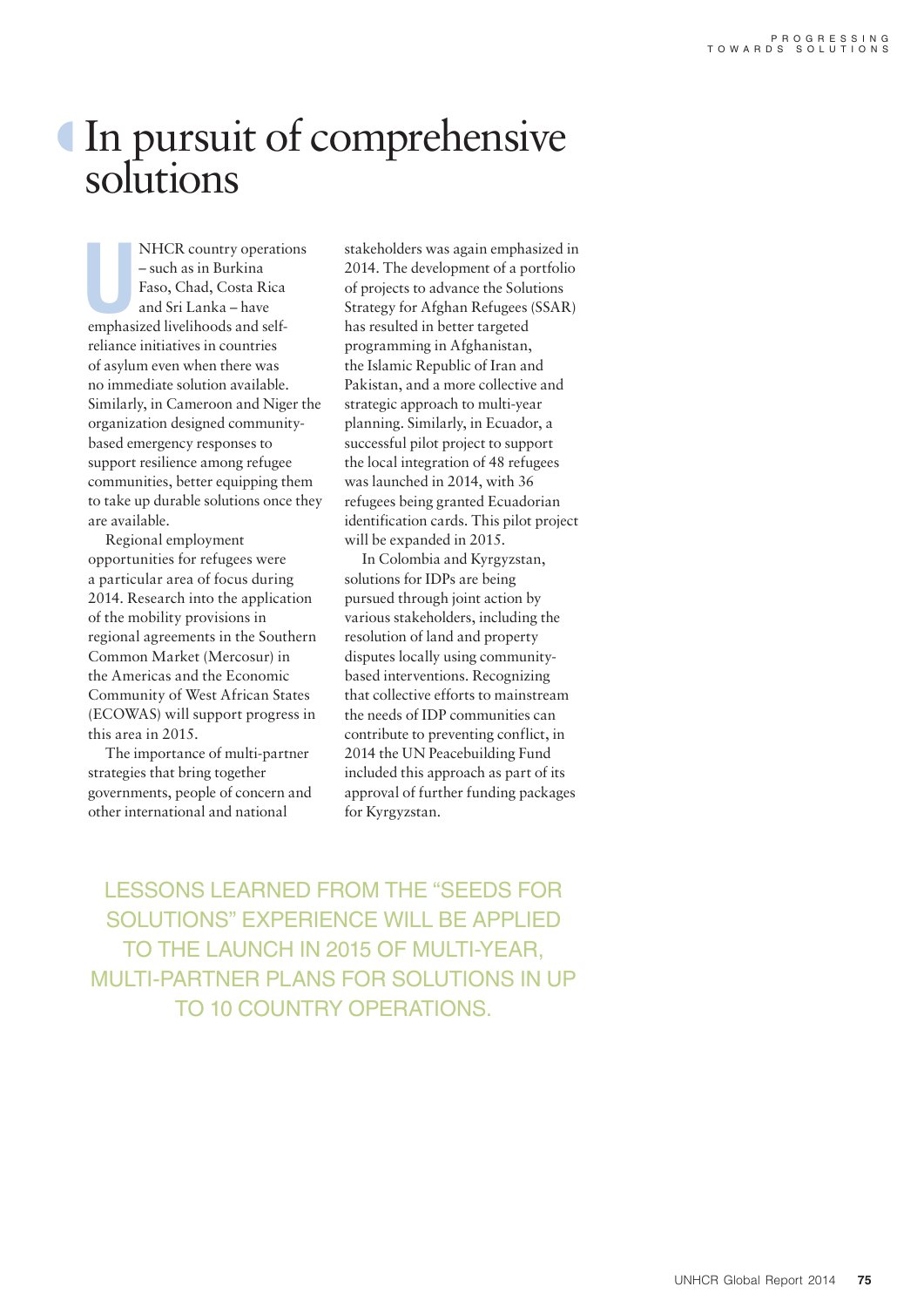| <b>AREAS OF INTERVENTION</b>                      | <b>ACHIEVEMENTS IN 2014</b>                                                                                                                                                                                                                                                                                                                                                                                                                                                                                                                                                                            |
|---------------------------------------------------|--------------------------------------------------------------------------------------------------------------------------------------------------------------------------------------------------------------------------------------------------------------------------------------------------------------------------------------------------------------------------------------------------------------------------------------------------------------------------------------------------------------------------------------------------------------------------------------------------------|
| <b>Potential for integration realized</b>         |                                                                                                                                                                                                                                                                                                                                                                                                                                                                                                                                                                                                        |
|                                                   | • The Government of Zambia issued 108 residence permits to former refugees from Angola, and committed to<br>issuing a total of 10,000 permits. Development programmes in settlement areas are underway.                                                                                                                                                                                                                                                                                                                                                                                                |
|                                                   | ■ The local integration of 1,700 former Angolan refugees in Namibia began.                                                                                                                                                                                                                                                                                                                                                                                                                                                                                                                             |
|                                                   | In Benin, UNHCR and the Government worked to secure durable solutions for Togolese refugees who have been<br>in the country since 2005. In 2013, the Government began issuing 10-year residence permits and continued to do<br>so in 2014.                                                                                                                                                                                                                                                                                                                                                             |
|                                                   | In Dollo Ado in Ethiopia, UNHCR and partners, including the Government of Ethiopia, the Department for<br>International Development (DFID), the Danish International Development Agency (Danida), the European<br>Commission's Humanitarian Aid and Civil Protection department (ECHO) and the IKEA Foundation, are seeking<br>to empower refugees and host communities by linking vocational skills training to income and job creation.                                                                                                                                                              |
|                                                   | • UNHCR continued to design and support new approaches that can help create solutions, such as labour mobility<br>schemes, temporary migration and alternative forms of legal stay - particularly in Africa, Asia and Latin America.                                                                                                                                                                                                                                                                                                                                                                   |
|                                                   | Potential for voluntary return realized/reintegration made more sustainable                                                                                                                                                                                                                                                                                                                                                                                                                                                                                                                            |
|                                                   | A pilot project to support the spontaneous return of Somali refugees from Kenya was launched in December 2014,<br>with 1,160 refugees having returned to southern Somalia by January 2015. They have joined the 40,000 IDPs who<br>have returned to this region in recent years.                                                                                                                                                                                                                                                                                                                       |
|                                                   | • More than 16,000 refugees, primarily from the Central African Republic and the Congo, had returned to the<br>Democratic Republic of the Congo as of 2014, with UNHCR support.                                                                                                                                                                                                                                                                                                                                                                                                                        |
|                                                   | A tripartite agreement between Burkina Faso, Mali and UNHCR was signed in January 2015 to facilitate the<br>return of Malian refugees from Burkina Faso.                                                                                                                                                                                                                                                                                                                                                                                                                                               |
|                                                   | Comprehensive solutions strategy developed, strengthened or updated                                                                                                                                                                                                                                                                                                                                                                                                                                                                                                                                    |
|                                                   | ■ UNHCR worked with partners to better seize solutions opportunities.                                                                                                                                                                                                                                                                                                                                                                                                                                                                                                                                  |
|                                                   | Progress continued on existing strategies, including the Solutions Strategy for Afghan Refugees, the Transitional<br>Solutions Initiative (see Glossary) process in Colombia, and the group resettlement programme for Congolese<br>refugees.                                                                                                                                                                                                                                                                                                                                                          |
|                                                   | • The declaration of the cessation of refugee status for Liberians and Angolans is expected to be announced in 2015,<br>following the finalization of operational strategies in 2014.                                                                                                                                                                                                                                                                                                                                                                                                                  |
|                                                   | • The "Seeds for Solutions" (see Glossary) programme supported 19 country operations with additional funding<br>(totalling USD 20 million) to strengthen planning and development of solutions strategies. Funding was received by<br>UNHCR operations in: Angola, Burkina Faso, Chad, Costa Rica, Djibouti, the Democratic Republic of the Congo,<br>Ecuador, Ghana, Kazakhstan, Kyrgyzstan, Malaysia, Mauritania, Namibia, Niger, Serbia, Somalia, Sri Lanka,<br>Tajikistan and Zambia. UNHCR operations in Cameroon, the United Republic of Tanzania and Uganda will join<br>the programme in 2015. |
| <b>Coordination and partnerships strengthened</b> |                                                                                                                                                                                                                                                                                                                                                                                                                                                                                                                                                                                                        |
|                                                   | In 2014, UNHCR and global partners established the Solutions Alliance, a network of actors committed to<br>supporting innovative and comprehensive approaches to solutions.                                                                                                                                                                                                                                                                                                                                                                                                                            |
|                                                   | A memorandum of understanding was concluded between the Japan International Cooperation Agency (JICA) and<br>UNHCR to provide support to refugees in protracted situations in Uganda, using development expertise and<br>resources.                                                                                                                                                                                                                                                                                                                                                                    |
|                                                   | • UNHCR advocated for the recognition of displacement as a development challenge by supporting World Bank                                                                                                                                                                                                                                                                                                                                                                                                                                                                                              |
|                                                   | studies on displacement in the Great Lakes and Horn of Africa region.                                                                                                                                                                                                                                                                                                                                                                                                                                                                                                                                  |
|                                                   |                                                                                                                                                                                                                                                                                                                                                                                                                                                                                                                                                                                                        |
|                                                   |                                                                                                                                                                                                                                                                                                                                                                                                                                                                                                                                                                                                        |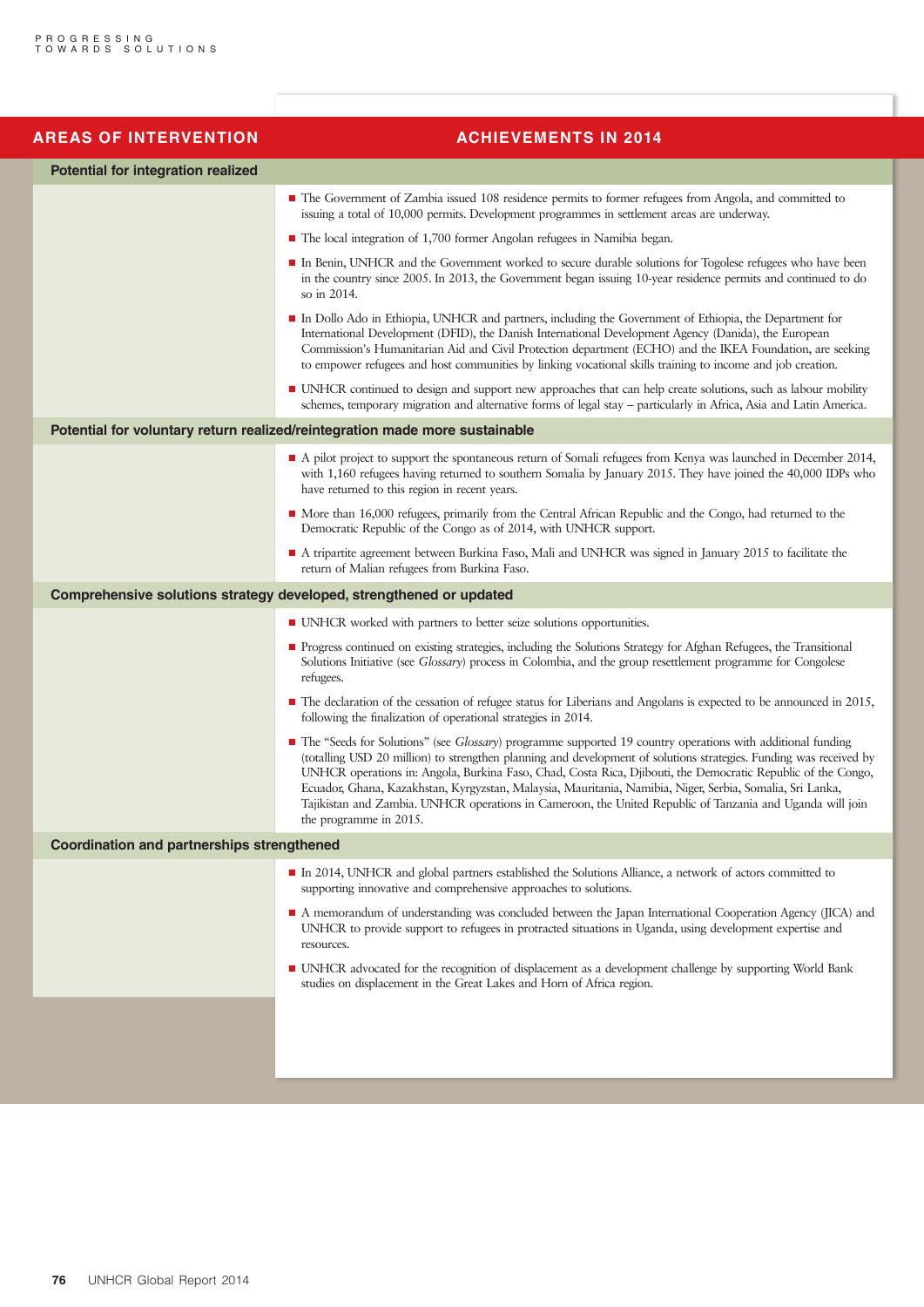

## º Resettlement and alternative forms of admission

**R** refugees submitted for resettlement esettlement continued to serve as an important tool for protection and solutions, with 103,890\* consideration in 2014. UNHCR sought to enhance the strategic use of resettlement, including through the Solutions Alliance.

UNHCR also continued to focus on the implementation of a multiyear plan to enhance resettlement opportunities for Congolese refugees, in conjunction with efforts to explore other solutions with national and international partners. Since 2012, more than

33,500 Congolese refugees have been submitted for resettlement consideration.

In response to the crisis in the Syrian Arab Republic, several States have provided various alternative or humanitarian forms of admission for Syrian refugees, including through family reunification programmes, education scholarships and private sponsorship. UNHCR has launched a campaign to secure up to 100,000 places for resettlement and other forms of admission for Syrian refugees, and is exploring how to extend this approach to other emergency situations.  $\blacksquare$ 

#### **LOCAL INTEGRATION**

Legislation in **India** allows for Hindu or Sikh Afghans to obtain Indian citizenship under certain conditions. However, in recent years, only 11 individuals a year on average obtained citizenship, representing less than 0.5% of some 4,000 pending applications. This low figure was largely attributed to bureaucratic red tape in the application process.

In 2014, UNHCR made particular efforts to advocate with the Ministry of Home Affairs to simplify its procedures. In November 2014, a directive was issued, streamlining the passport renunciation process required to obtain Indian citizenship. In 2014, 53 individuals obtained citizenship – 1.3% of the total number of people who had applied for naturalization. Further, the new directive is expected to accelerate the naturalization process in 2015.



#### **VOLUNTARY REPATRIATION**

In 2014, in a context marked by considerable insecurity and instability, UNHCR organized a successful repatriation operation in the **Central African Republic** that resulted in the closure of the Batalimo camp. Over 6,200 Congolese refugees were repatriated to the Democratic Republic of the Congo, representing nearly 93% of the 6,786 refugees who had expressed their intention to repatriate. In spite of the difficult conditions, in particular due to the absence of a tripartite agreement governing the logistics and modalities of the repatriation programme, UNHCR organized 12 convoys to facilitate the return of all refugees in safety and in dignity. The repatriation of the remaining refugees who have expressed their wish to repatriate – 500 refugees from the Zemio camp – is scheduled to begin in 2015.

In **Liberia**, the 100% target set as the baseline for repatriation in 2014 reached just 74% by the end of the year. UNHCR had originally planned to repatriate 16,000 Ivorian refugees. This number was later increased to 20,000 when the Office's efforts to engage with the refugees led to greater interest in repatriation. By 30 June 2014, over 12,200 Ivorian refugees had been repatriated.

However, the outbreak of the Ebola epidemic resulted in the closure of the border between Liberia and Côte d'Ivoire. The repatriation exercise was suspended for the remainder of the year and UNHCR was unable to meet its planned target.  $\bullet$ 

**\*** *Following the publication of the Global Report 2014 (English version), the provisional figures for refugees submitted for resettlement consideration in 2014 have been updated. The total figure should read 103,890 (instead of "over 93,200").*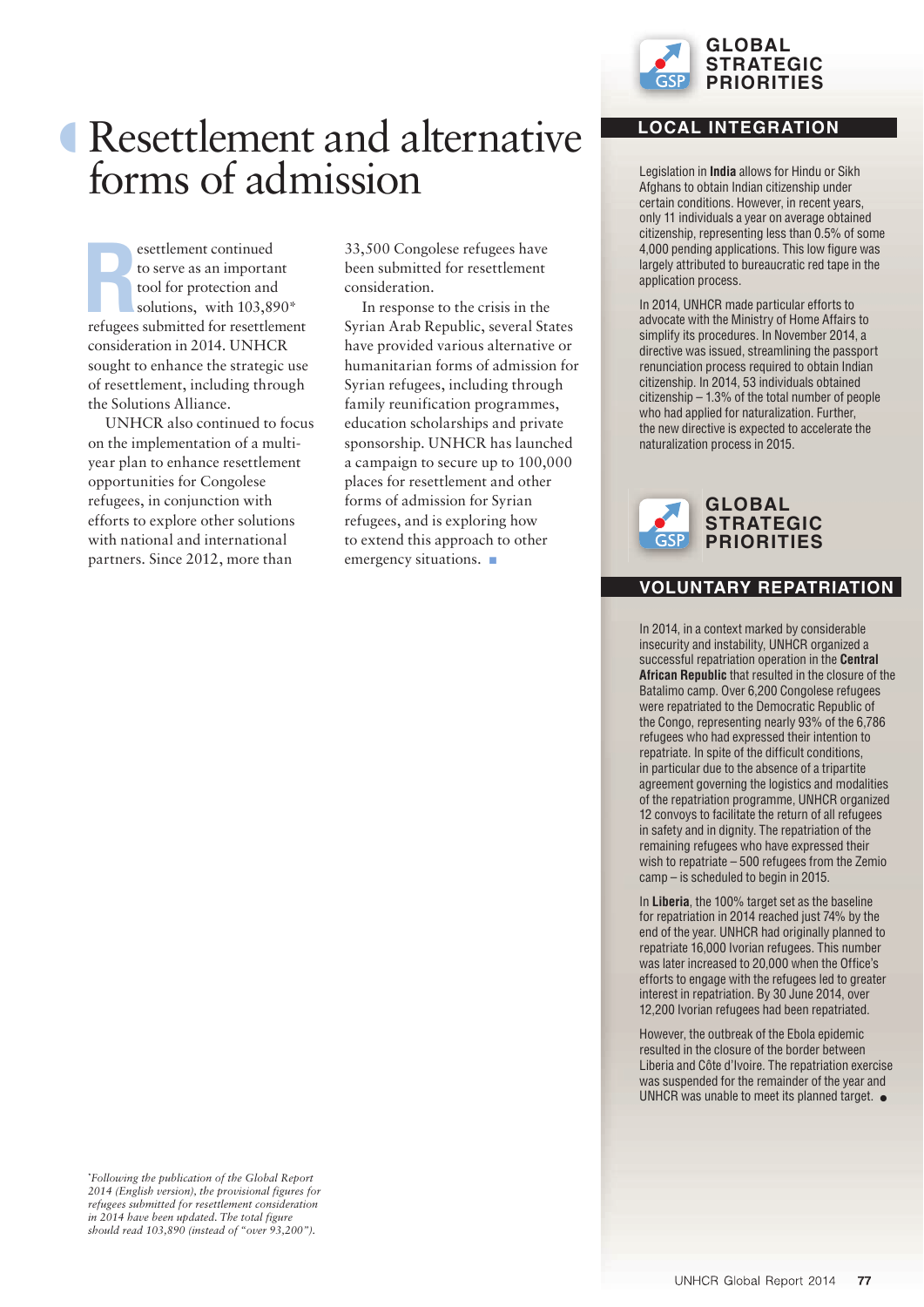| <b>AREAS OF INTERVENTION</b>                                          | <b>ACHIEVEMENTS IN 2014</b>                                                                                                                                                                                                                                                                                                                                                                                                                                                              |
|-----------------------------------------------------------------------|------------------------------------------------------------------------------------------------------------------------------------------------------------------------------------------------------------------------------------------------------------------------------------------------------------------------------------------------------------------------------------------------------------------------------------------------------------------------------------------|
| <b>Potential for resettlement realized</b>                            |                                                                                                                                                                                                                                                                                                                                                                                                                                                                                          |
| Submission of resettlement cases                                      | ■ 103,890* refugees were submitted for resettlement consideration in 2014. 73,008* people departed to their<br>resettlement country with UNHCR's assistance in 2014, a slight increase compared to 2013.                                                                                                                                                                                                                                                                                 |
|                                                                       | I Japan joined the pool of resettlement countries, increasing the number of States offering regular resettlement places<br>to 28 countries.                                                                                                                                                                                                                                                                                                                                              |
| Women and girls at risk                                               | ■ 11% of all resettlement submissions in 2014 were for women and girls at risk, exceeding the target of 10% set by<br>ExCom Conclusion No. 105(LVII) (2006) for a fourth consecutive year.                                                                                                                                                                                                                                                                                               |
| Resettlement in emergencies                                           | " Videoconferencing was used to support resettlement processing where physical interviews with refugees were not<br>possible for access or security reasons.                                                                                                                                                                                                                                                                                                                             |
|                                                                       | ■ 450 refugees were transferred to emergency transit centres in the Philippines and Romania for final processing by<br>receiving countries.                                                                                                                                                                                                                                                                                                                                              |
|                                                                       | ■ 21,111 Syrian refugees were submitted for resettlement consideration and 7,197 departed to their resettlement<br>countries. UNHCR has launched a campaign to secure up to 100,000 resettlement places and other forms of<br>admission for Syrian refugees in 2015-2016.                                                                                                                                                                                                                |
| Reinforce the integrity and efficiency<br>of the resettlement process | • UNHCR has implemented a global inventory of fraud occurrences in order to better track and report on fraud in<br>resettlement procedures. Multifunctional anti-fraud assessment missions were carried out in Egypt, the Islamic<br>Republic of Iran, Jordan, Lebanon and Thailand. Recommendations include: developing and strengthening standard<br>operating procedures relating to anti-fraud and integrity, conducting anti-fraud training for staff and compliance<br>monitoring. |
|                                                                       | A comprehensive review of UNHCR policy was initiated to address resettlement-related fraud, including the<br>establishment of a multifunctional Steering Committee on Guidance Related to Fraud Perpetrated by Persons of<br>Concern.                                                                                                                                                                                                                                                    |
| Partnership                                                           | The reform process of the Working Group on Resettlement (WGR) and the Annual Tripartite Consultations on<br>Resettlement (ATCR) was completed in June 2014. These reforms have reinforced the value of the ATCR as a<br>consultative forum for UNHCR and its partners to advance resettlement issues. Discussions at the WGR will<br>henceforth be theme-focused, and chairs of core and contact groups will report annually on their planned activities.                                |
| Advocacy and awareness raising                                        | • UNHCR continued implementation of the multi-year plan to enhance resettlement of Congolese refugees through<br>the Democratic Republic of the Congo Refugee Contact Group, in particular for Congolese refugees in Burundi,<br>Rwanda, the United Republic of Tanzania and Uganda.                                                                                                                                                                                                     |
|                                                                       | In 2014, the Core Group on Syrian Resettlement held five meetings, focusing on three issues: simplification of<br>procedures, advocating traditional and new forms of admission, and relationships with host countries. Two high-<br>level ministerial meetings were convened to pledge resettlement places for Syrian refugees.                                                                                                                                                         |
|                                                                       |                                                                                                                                                                                                                                                                                                                                                                                                                                                                                          |

**\*** *Following the publication of the Global Report 2014 (English version), the provisional figures for refugees submitted for resettlement consideration and for UNHCR-assisted departures in 2014 have been updated. The total figure for refugees submitted for resettlement should read 103,890 (instead of "93,221"); and the total figure for UNHCR-assisted departures should read 73,008 (instead of "72,672").*